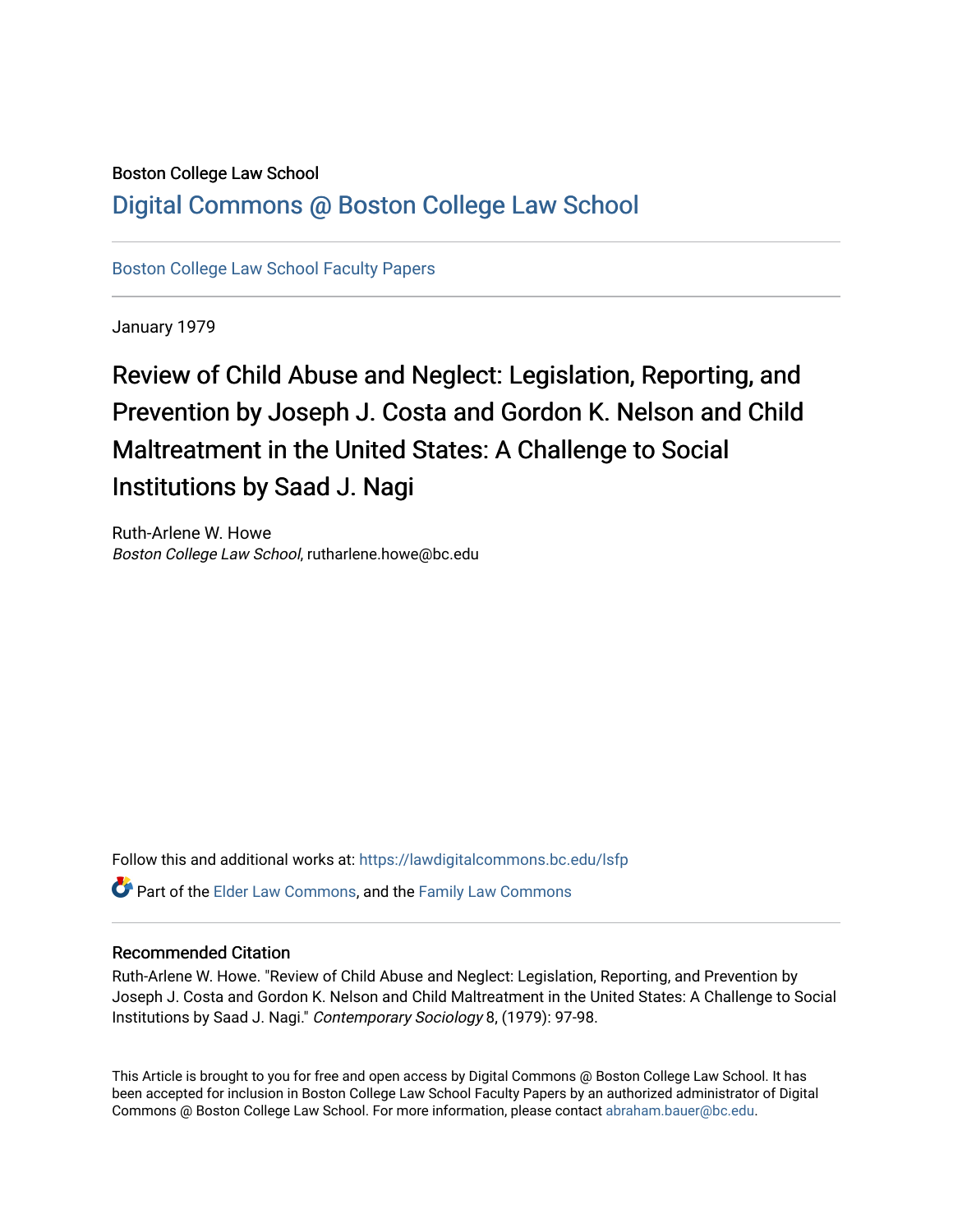#### **Family and Intimate Lifestyles**

- Child Abuse and Neglect: Legislation, Reporting, and Prevention, by JOSEPH J. COSTA and GORDON K. NELSON. Lexington, Mass.: Heath, 1978. 417 pp.  $$25.00$  cloth.
- Child Maltreatment in the United States: A Challenge to Social Institutions. by SAAD J. NAGI. New York: Columbia University Press, 1977. 162 pp. \$8.00 cloth.

#### RUTH-ARLENE W. HOWE Boston College Law School

The shocking reality of child abuse and neglect occurring in every stratum of American society was documented during the decade of the 1960s. In spite of some fear that the widespread concern was merely another cyclical outburst, concern persisted into the seventies and entered the political agenda on the national level. The Child Abuse Prevention and Treatment Act (Pub. L. No. 93-247, enacted January 31, 1974; recently amended by the Child Abuse Prevention and Treatment and Adoption Reform Act of 1978) committed the federal government to the establishment of a National Center of Child Abuse and Neglect, charged with responsibility for the prevention, identification, and treatment of child abuse and neglect.

Both of these works, responsive to the federal mandate, attempt to present important information sorely lacking prior to the 1974 federal law. Child Maltreatment in the United States reports the results of a national survey which, unlike other studies that view the abused or neglected child as a victim and/or the abusive or neglectful parent as the perpetrator, focused upon the organization of community services and control mechanisms concerned with identification, prevention, and control of child abuse and neglect.

Nagi's study is part of broader research into structures and performance of agencies administering human services, pursued for a number of years at Mershon Center, Ohio State University. His methodological approach included: (1) interviews with judges, physicians, human service providers, police and others frequently encountering child maltreatment; (2) observations of court proceedings, pediatric wards, and other facilities; and (3) a survey of

organizations and programs comprising the social, legal, educational, and health institutions most often involved with child maltreatment, A total of 1,696 interviews were completed, representing 96.4% of the respondents sought.

Nagi fully describes survey questions and responses and includes many illustrative tables. Important contextual issues and dilemmas are discussed:

... the rights of children and parents and the role of the state, the status of knowledge and technology in the field, incompatibilities between punitive and therapeutic approaches, conflicts within professional roles and problems arising from the protection of professional roles and professional domains. [p. 13]

Applying an epidemiological approach, Nagi compares estimates of the prevalence and incidence of child maltreatment. He concludes, however, that developments in a number of necessary elements such as clear definitions, thorough case identification, and plausible and verifiable conceptual frameworks or explanatory theories about child abuse are still too primitive.

Child Maltreatment primarily addresses social policy-makers and program developers-administrators, supervisors, and evaluators of institutional programs charged with responding to child abuse. While recommending some specific program components, the main thrust of Nagi's recommendations go to the need for greater coordination of services and programs both at the community level and in terms of the role of the federal government. He cautions against efforts to increase reporting as an end in itself rather than as a step toward the delivery of appropriate services and urges that greater attention be given to preventive measures.

In this reviewer's opinion, societally we are truly on the horns of a dilemma. There is no rush to apply currently available diagnostic understandings about parental capacity to nurture and to move to terminate the rights of an abusive parent to the custody and care of his/her child following a first confirmed report of abuse while the child is young and hopefully not irreversibly damaged, although it is an accepted part of our "common wisdom" that a damaged child grows up to be an abusive/neglectful parent and will perpetuate the cycle. As